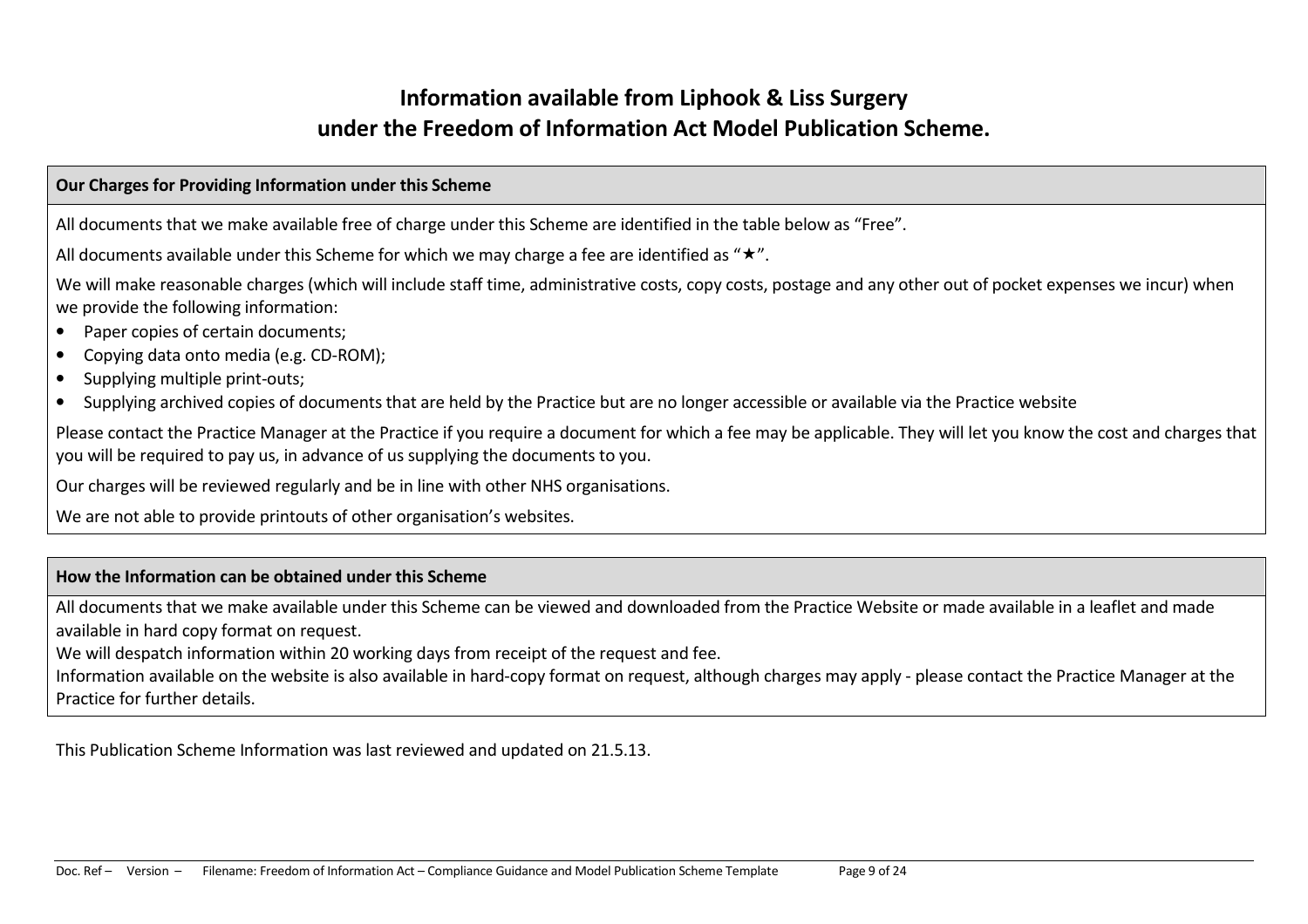| Information to be published                                                                                                                                                                                                |                                                                                                                                 | How the information can<br>be obtained                   | Cost |
|----------------------------------------------------------------------------------------------------------------------------------------------------------------------------------------------------------------------------|---------------------------------------------------------------------------------------------------------------------------------|----------------------------------------------------------|------|
| Class 1 - Who we are and what we do                                                                                                                                                                                        |                                                                                                                                 |                                                          |      |
|                                                                                                                                                                                                                            | (Organisational information, structures, locations and contacts) - This will be current information only                        |                                                          |      |
|                                                                                                                                                                                                                            | Liphook & Liss Surgery provides general medical services to patients in the geographical area of Liss and Liphook.              |                                                          |      |
|                                                                                                                                                                                                                            | A more detailed guide to the geographical area, incorporating a detailed list of all towns and villages we cover is featured on | Practice leaflet and                                     |      |
| the Practice Website.                                                                                                                                                                                                      |                                                                                                                                 | website                                                  | Free |
| We are under contract with NHS England to provide these NHS Services.                                                                                                                                                      |                                                                                                                                 |                                                          |      |
| <b>Doctors in the Practice:</b>                                                                                                                                                                                            |                                                                                                                                 |                                                          |      |
| Dr Barbara E. Rushton<br>Dr Suzy J. Holden<br>Dr Caroline Welch<br>Dr Thomas Price<br>Dr Johnny Vere-Hodge<br>Dr Jenny Parkes<br>Dr Anna Lalonde<br>Dr Sian Taylor<br>Dr Caroline Phillipson                               |                                                                                                                                 | Practice leaflet and<br>website & NHS Choices<br>Website | Free |
| <b>Contact details for the Practice:</b><br>Practice Manager - Mike Korab<br><b>Hillbrow Road</b><br>Liss<br>Hampshire<br><b>GU33 7LE</b><br>Telephone 01730 892262<br>Fax 01730 895779<br>www.liphookandlisssurgery.co.uk | <b>Station Road</b><br>Liphook<br>Hampshire<br><b>GU30 7DR</b><br>Telephone 01428 724768<br>Fax 01428 724162                    | Practice leaflet and<br>website & NHS Choices<br>Website | Free |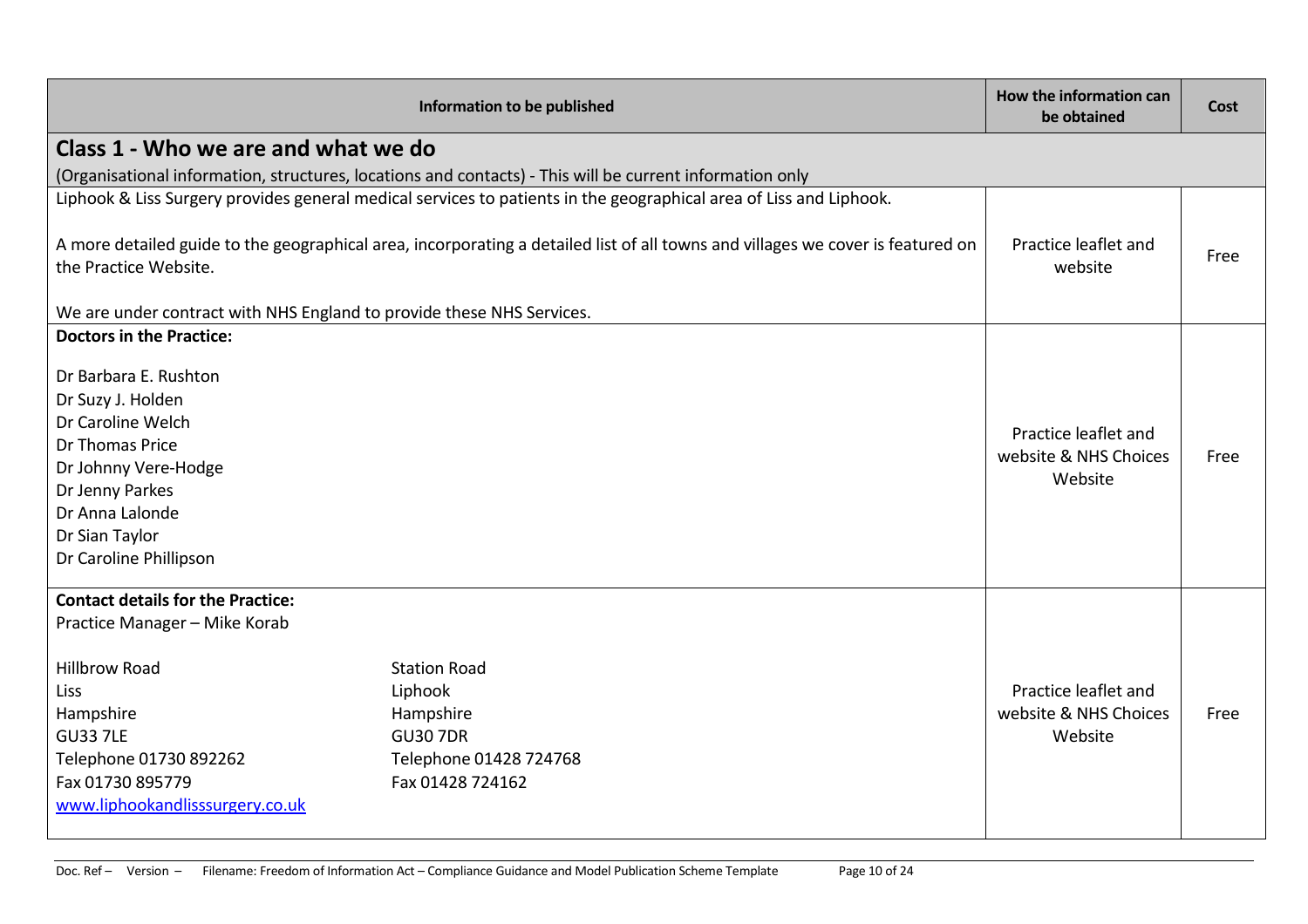| <b>Opening hours:</b>             |                                                   |                      |      |
|-----------------------------------|---------------------------------------------------|----------------------|------|
| 8.00am - 6.30pm, Monday to Friday |                                                   | Practice leaflet and |      |
|                                   | Saturday Mornings Two Saturdays per month         | website              | Free |
| <b>Monday Evenings</b>            | 18:30 - 19:30. Alternate between Liss and Liphook |                      |      |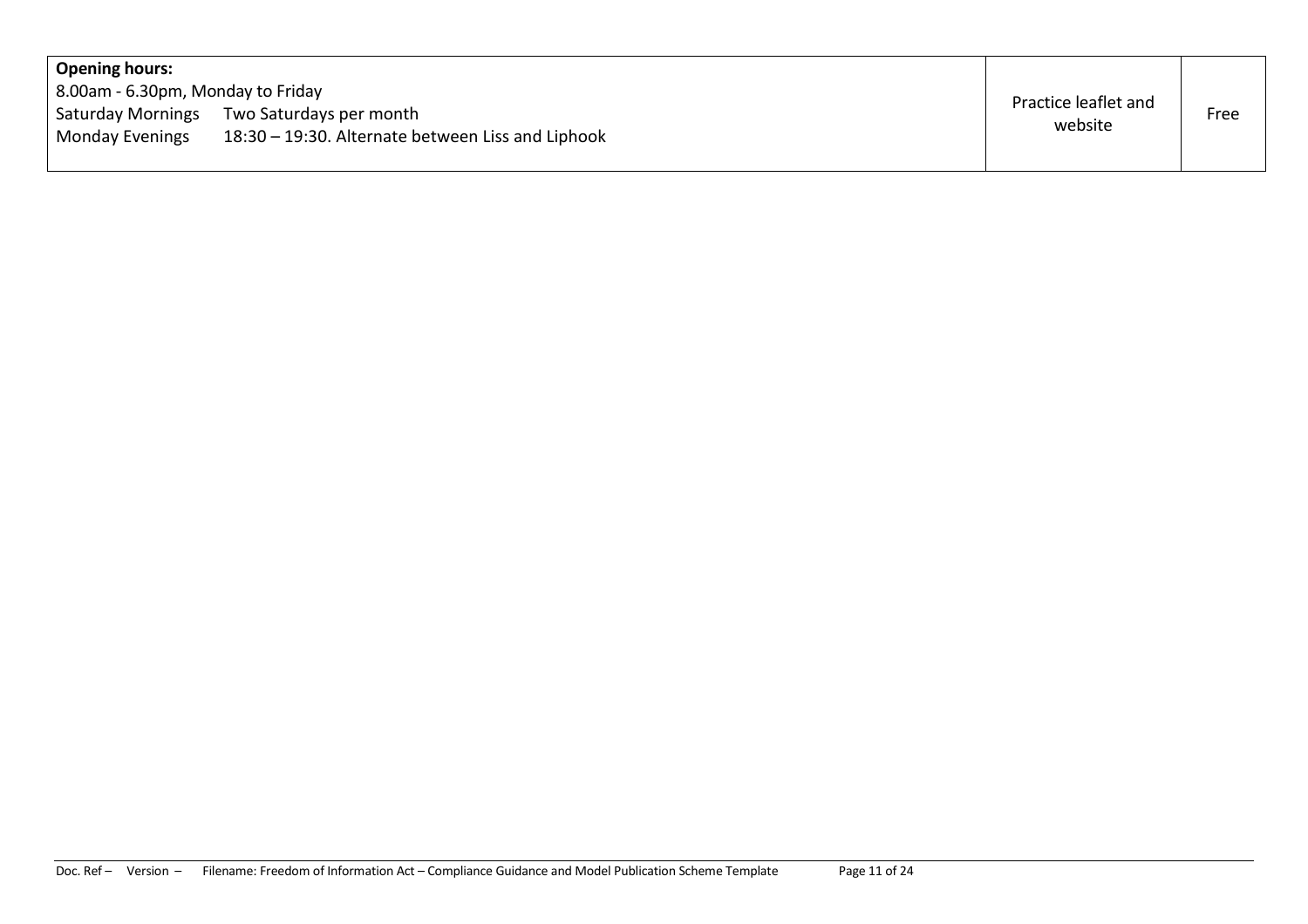| Information to be published                                                                                                                                                                                                                                                                                                                                                                                                                                                                                                      | How the information<br>can be obtained | Cost |
|----------------------------------------------------------------------------------------------------------------------------------------------------------------------------------------------------------------------------------------------------------------------------------------------------------------------------------------------------------------------------------------------------------------------------------------------------------------------------------------------------------------------------------|----------------------------------------|------|
| <b>Other staffing details:</b><br><b>Nursing Team</b><br>Heather French - Practice Nurse<br>Sarah Starling - Practice Nurse<br>Anne Chuter - Practice Nurse<br>Jill Justin - Practice Nurse<br>Gillian Harris - Health Care Assistant<br>Sandra Thacker - Health Care Assistant<br><b>Management Team</b><br>Helen Steven - Assistant Practice Manager<br>Carol Richards - Practice Administrator<br>Tanya Chainey - Dispensing Supervisor<br>Jane Neale - Liss Senior Receptionist<br>Rose Noonan - Liphook Senior Receptionist | Practice leaflet and<br>website        | Free |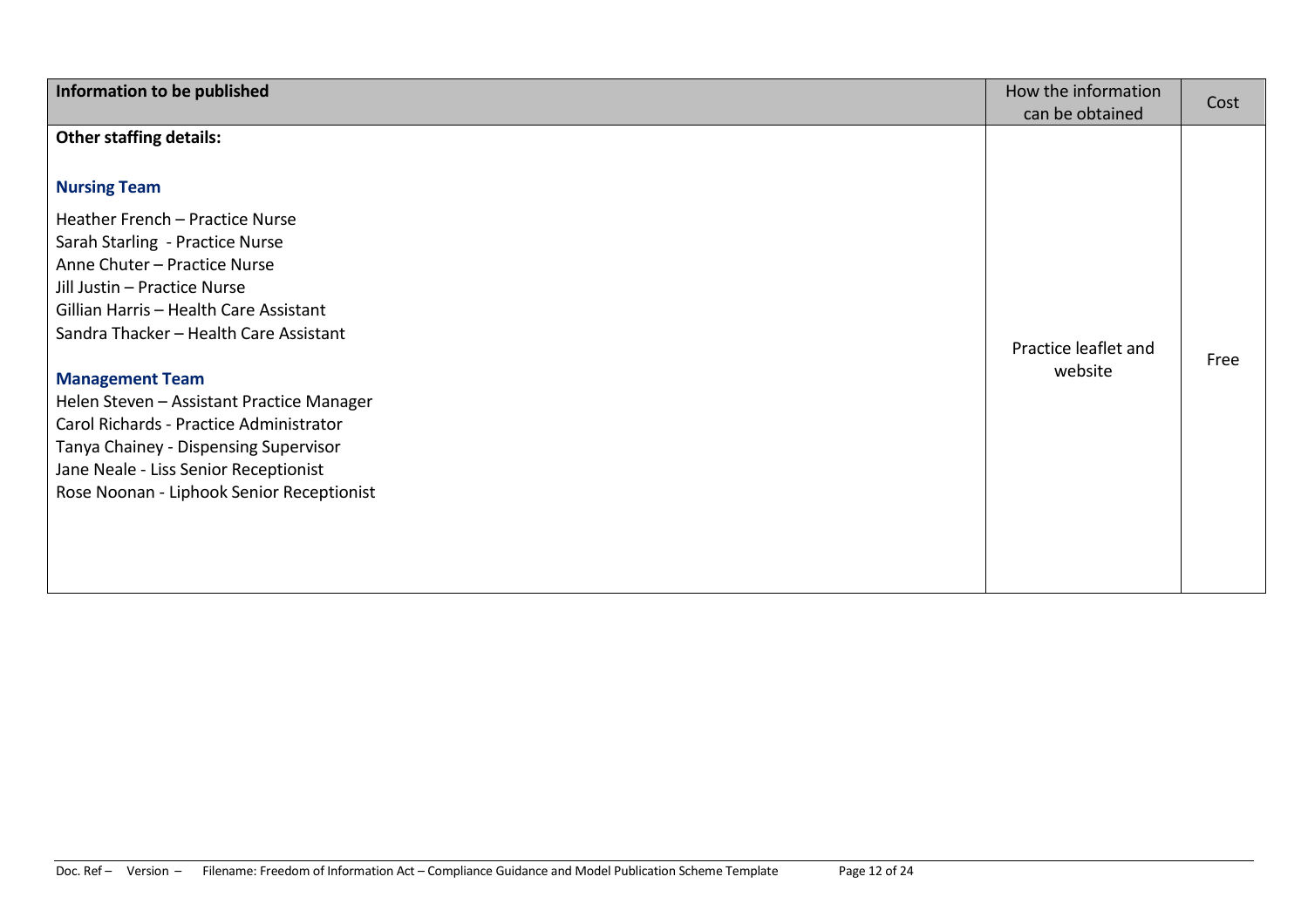| Information to be published                                                                                                                                                                                                                                                            |                               | How the information can<br>be obtained | Cost                                          |      |
|----------------------------------------------------------------------------------------------------------------------------------------------------------------------------------------------------------------------------------------------------------------------------------------|-------------------------------|----------------------------------------|-----------------------------------------------|------|
| Class 2 – What we spend and how we spend it<br>(Financial information relating to projected and actual income and expenditure, procurement, contracts and financial audit) - Current and previous financial year                                                                       |                               |                                        |                                               |      |
| as a minimum                                                                                                                                                                                                                                                                           |                               |                                        |                                               |      |
| The Practice receives money in accordance with the Personal Medical Services contract held with NHS England in exchange<br>for services provided for our patients.                                                                                                                     |                               |                                        |                                               |      |
|                                                                                                                                                                                                                                                                                        | <b>Current Projected Year</b> | <b>Previous Year</b>                   |                                               |      |
| Total income received from the NHS<br>before expenses                                                                                                                                                                                                                                  | 1,395,959.00                  | 1,395,959.00                           | Hard copy by request<br>from Practice Manager | Free |
| There may be circumstances where material cannot be released because it is confidential or commercial information or the<br>appropriate officer designated for these purposes under the Act has taken the view that it may be prejudicial to the conduct<br>of the Practices' affairs. |                               |                                        |                                               |      |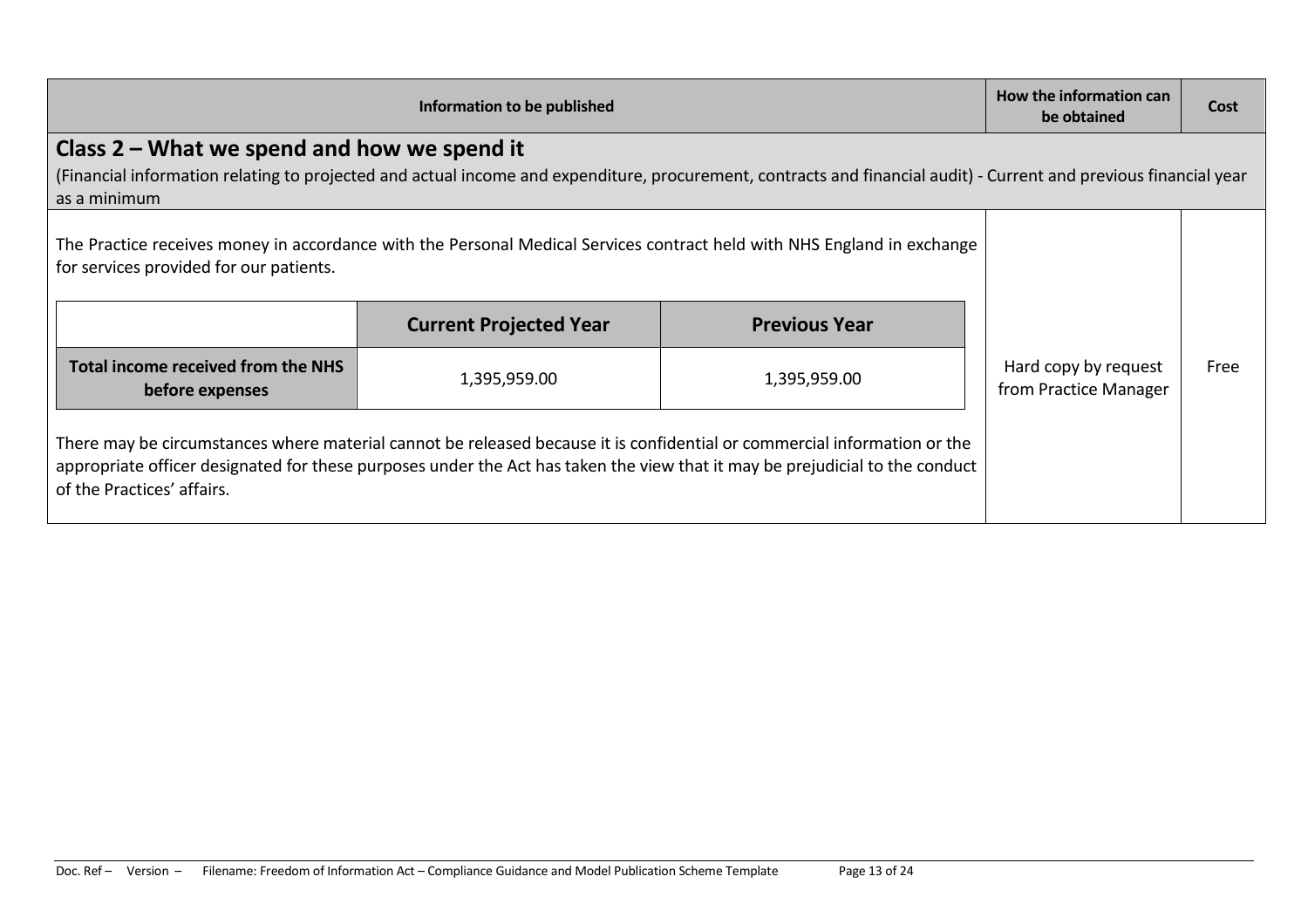| Information to be published                                                                                                                                                                                                                                                                                     | How the information can<br>be obtained                                                    | Cost        |
|-----------------------------------------------------------------------------------------------------------------------------------------------------------------------------------------------------------------------------------------------------------------------------------------------------------------|-------------------------------------------------------------------------------------------|-------------|
| Class 3 – What our priorities are and how we are doing<br>(Strategies and plans, performance indicators, audits, inspections and reviews) - Current and previous year as a minimum.                                                                                                                             |                                                                                           |             |
| The Practice's priority is to provide the highest standard of clinical care to patients registered with the Practice, ensuring we<br>work collaboratively with other healthcare providers and support organisations, to enable more of our patients to be<br>treated in a primary care setting, closer to home. |                                                                                           |             |
| Developments In line with NHS priorities                                                                                                                                                                                                                                                                        | See NHS Business Plan<br>on their website:<br>http://www.england.nh<br>s.uk/pp-1314-1516/ |             |
| Continued participation in the Quality & Outcomes Framework (QOF).<br>Our performance under the QOF can be found on the NHS IC website: http://www.gof.ic.nhs.uk/search.asp                                                                                                                                     | Website                                                                                   | <b>Free</b> |
| Continued participation in Enhanced Services:                                                                                                                                                                                                                                                                   | Hard copy by request<br>from Practice Manager                                             | $\star$     |
| Continued participation in Commissioning Group to provide greater services for patients, closer to home.                                                                                                                                                                                                        | Hard copy by request<br>from Practice Manager                                             | ★           |
| NHS Choices website provides details of our performance, and what patients think of us from the Patient Satisfaction<br>Questionnaire, carried out annually. www.nhschoices.nhs.uk                                                                                                                              | Website                                                                                   | Free        |
| Our Patient Participation Group produces a report on a yearly basis, identifying key Patient issues, which we take into<br>account in our future planning.                                                                                                                                                      | Website and Hard Copy<br>from Reception                                                   | Free        |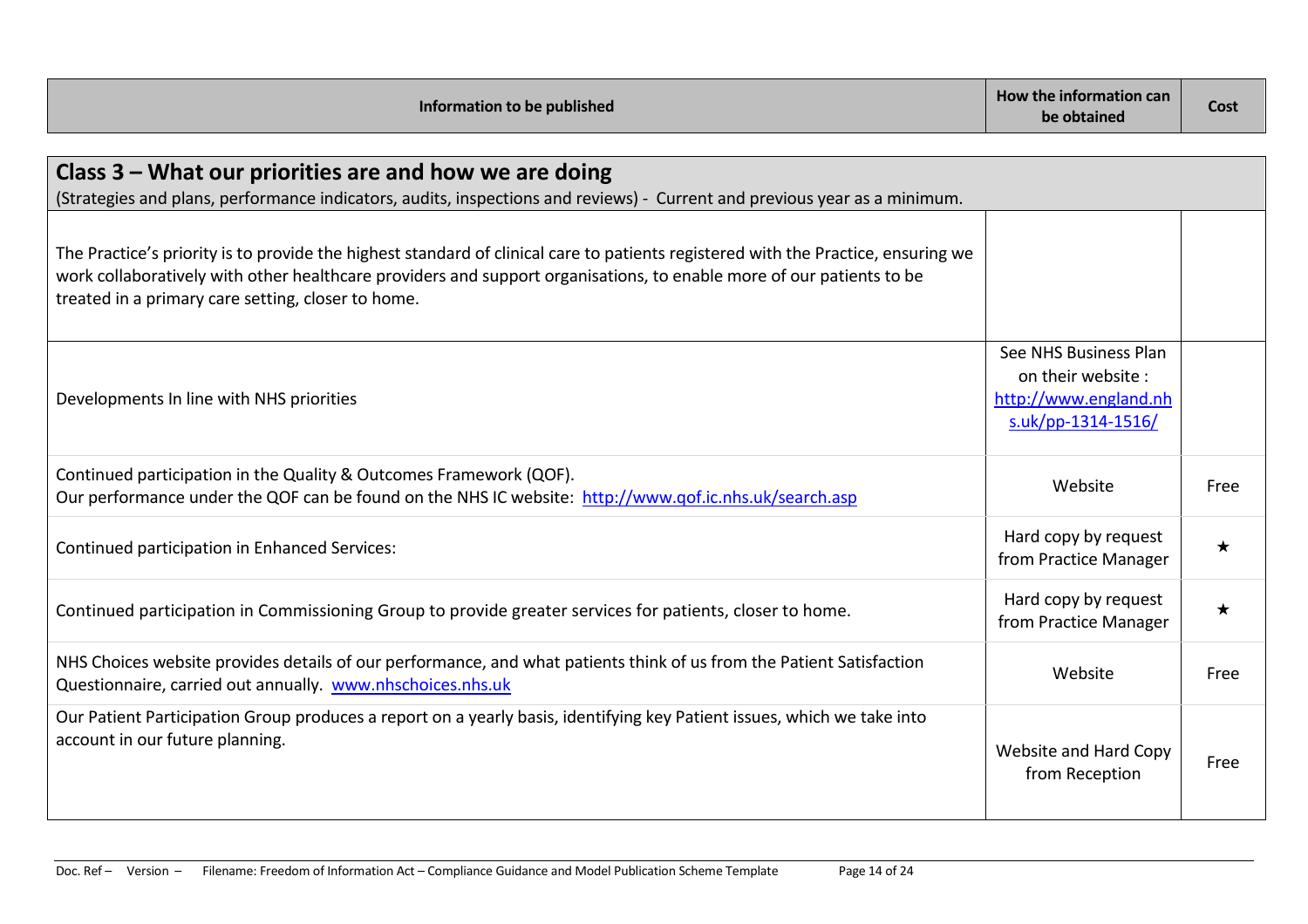| Plans for the development and provision of NHS Services:                                                              |         |      |
|-----------------------------------------------------------------------------------------------------------------------|---------|------|
| Continued access for patients with extended hours                                                                     | Website | Free |
| Continued promotion of internet facilities for ordering repeat medications and making/cancelling advance appointments | Website | Free |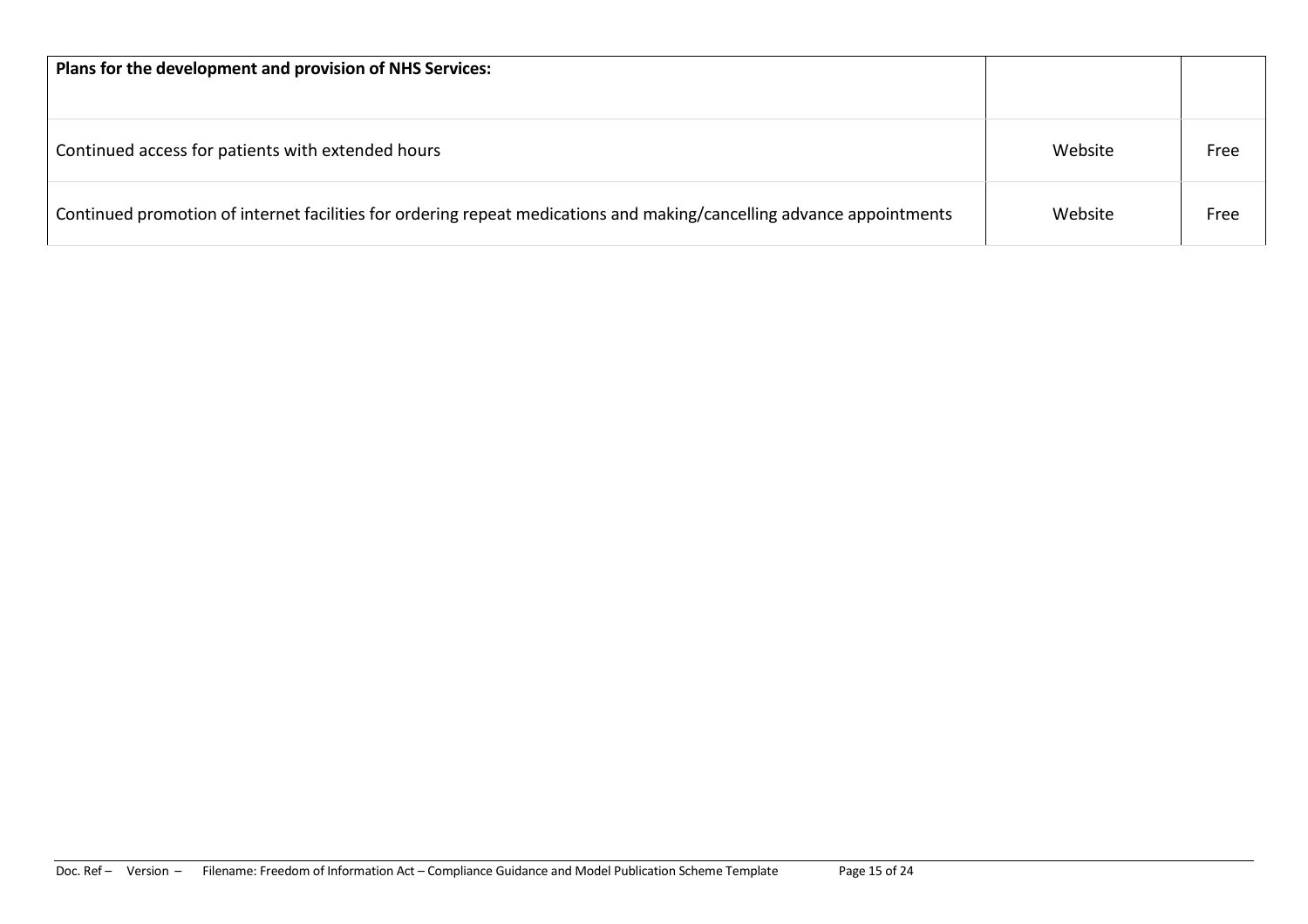| Information to be published                                                                                                                                                                 |                                                                                                                                  | How the information can<br>be obtained | Cost                  |  |
|---------------------------------------------------------------------------------------------------------------------------------------------------------------------------------------------|----------------------------------------------------------------------------------------------------------------------------------|----------------------------------------|-----------------------|--|
|                                                                                                                                                                                             | Class 4 – How we make decisions<br>(Decision making processes and records of decisions) - Current and previous year as a minimum |                                        |                       |  |
| <b>Meeting Name</b>                                                                                                                                                                         | <b>Attendees</b>                                                                                                                 | <b>Frequency</b>                       |                       |  |
| Partners                                                                                                                                                                                    | Partners & Practice Manager                                                                                                      | Weekly                                 |                       |  |
| Primary<br>Healthcare Team                                                                                                                                                                  | Partners, Registrar, Managers, Practice Nurses,<br>District Nurses, Health Visitors, Community<br><b>Psychiatric Nurses</b>      | Monthly                                |                       |  |
| <b>Nurses</b>                                                                                                                                                                               | Practice Nurses, Senior Partner & Managers                                                                                       | Approx 6 weekly                        |                       |  |
| <b>Admin Staff</b>                                                                                                                                                                          | Practice Manager, Office Manager & Receptionists                                                                                 | Approx 6 weekly                        | Hard copy by request  |  |
|                                                                                                                                                                                             |                                                                                                                                  |                                        | from Practice Manager |  |
|                                                                                                                                                                                             | The Palliative Care Register is discussed at the Palliative Care Meeting.                                                        |                                        |                       |  |
| All issues regarding the Practice and any changes proposed are discussed at the appropriate level of meeting.<br>All decisions affecting the partnership are made on a majority vote basis. |                                                                                                                                  |                                        |                       |  |
|                                                                                                                                                                                             |                                                                                                                                  |                                        |                       |  |
| All meetings and decisions are evidenced in minutes.                                                                                                                                        |                                                                                                                                  |                                        |                       |  |
|                                                                                                                                                                                             | The Practice retains an electronic copy of minutes:                                                                              |                                        |                       |  |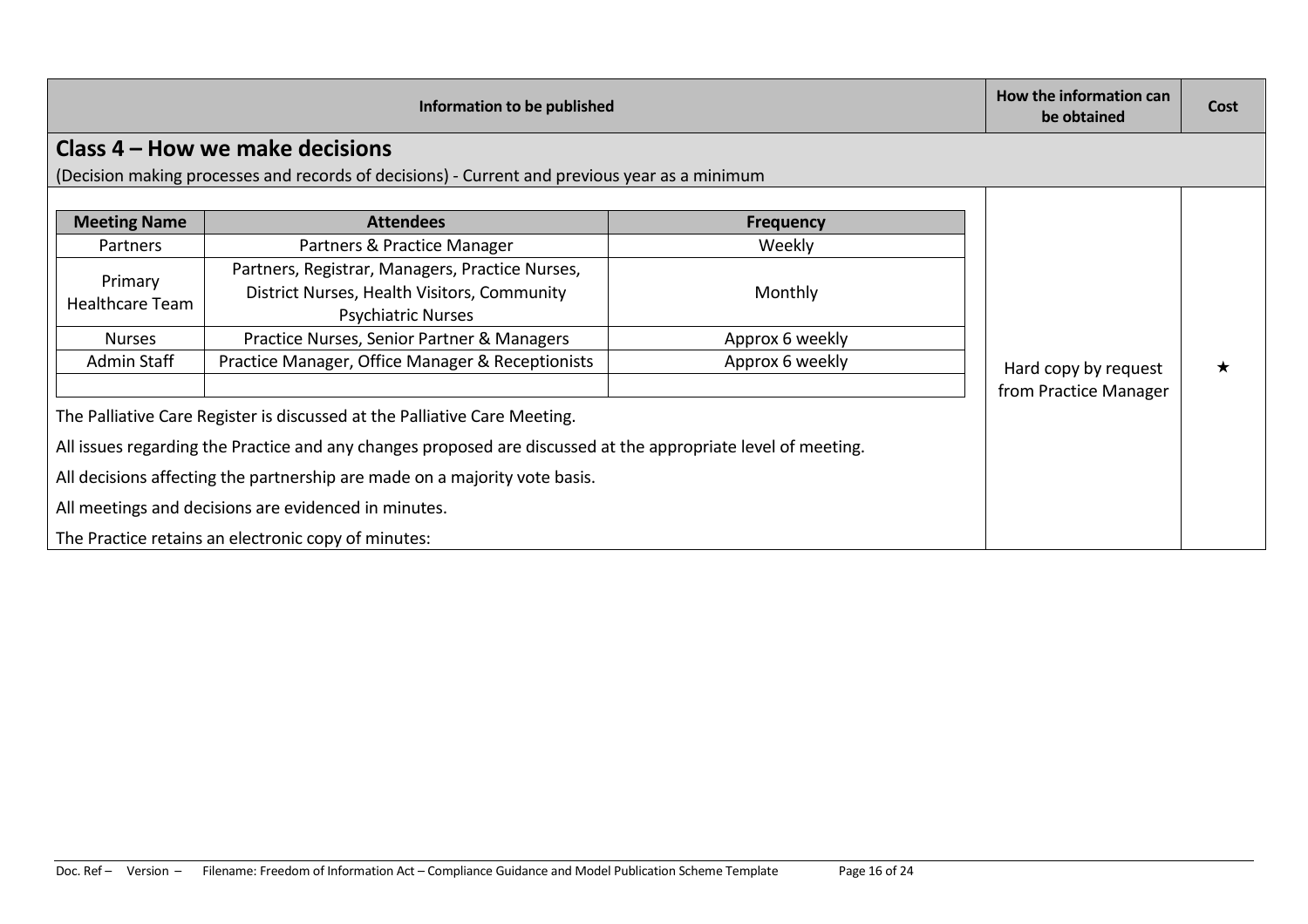| Information to be published                                                                                                   | How the information can<br>be obtained        | Cost    |
|-------------------------------------------------------------------------------------------------------------------------------|-----------------------------------------------|---------|
| Class $5 -$ Our policies and procedures                                                                                       |                                               |         |
| (Current written protocols, policies and procedures for delivering services and responsibilities) - Current information only. |                                               |         |
| Policies and procedures about the employment of staff                                                                         | Hard copy by request<br>from Practice Manager | $\star$ |
| Internal instructions to staff and policies relating to the delivery of services                                              | Hard copy by request<br>from Practice Manager | $\star$ |
| Equality and diversity policy                                                                                                 | Hard copy by request<br>from Practice Manager | $\star$ |
| Health and safety policy                                                                                                      | Hard copy by request<br>from Practice Manager | $\star$ |
| Complaints procedures (including those covering requests for information and operating the publication scheme)                | Website and Hard Copy<br>from Reception       | Free    |
| Records management policies (records retention, destruction and archive)                                                      | Hard copy by request<br>from Practice Manager | $\star$ |
| Data protection policies                                                                                                      | Hard copy by request<br>from Practice Manager | $\star$ |
| Policies and procedures for handling requests for information                                                                 | Hard copy by request<br>from Practice Manager | $\star$ |
| Patients dignity and respect policy                                                                                           | Website and Hard Copy<br>from Reception       | Free    |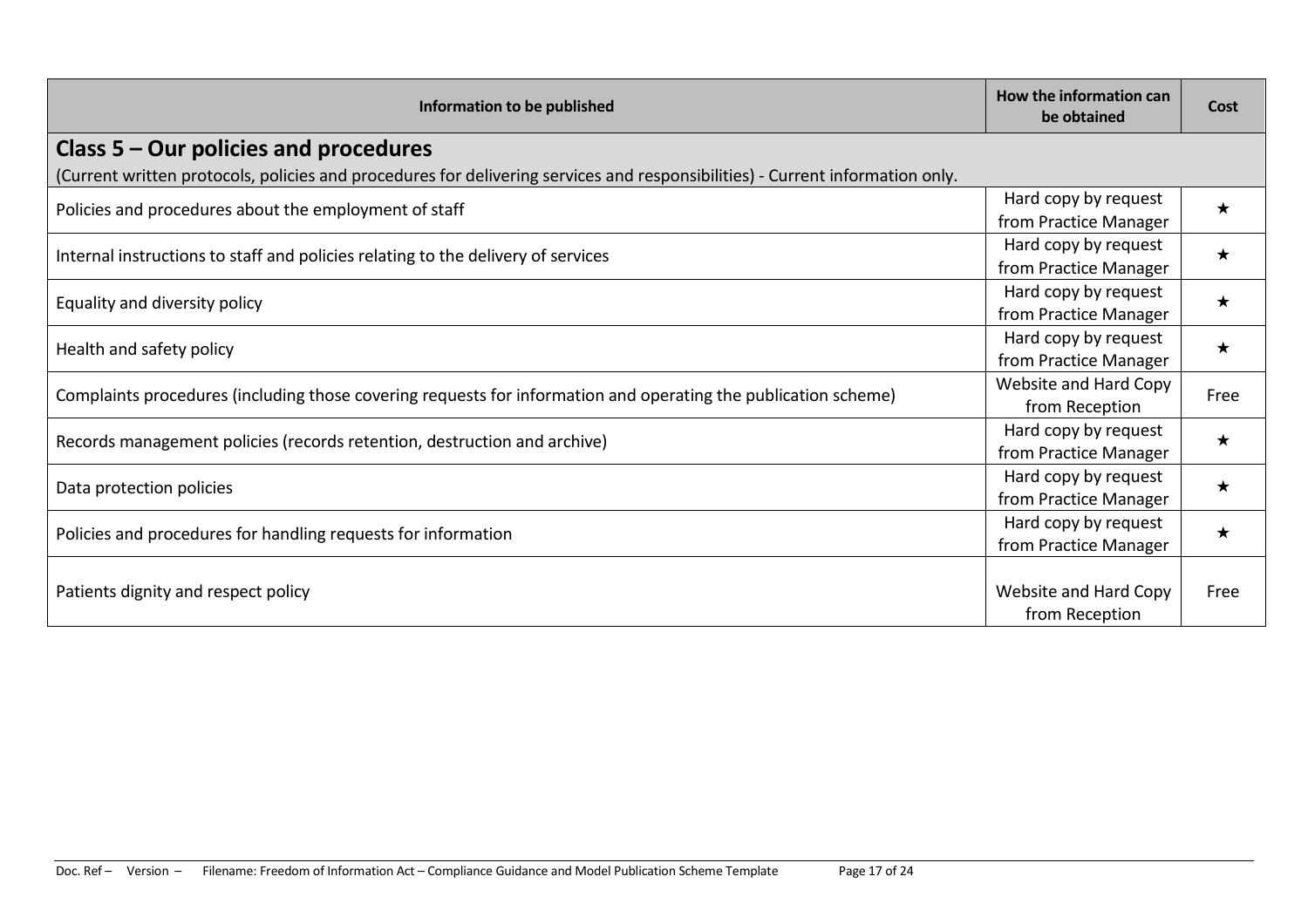| Information to be published                                                                                                                                                                                                                       | How the information can<br>be obtained        | Cost |
|---------------------------------------------------------------------------------------------------------------------------------------------------------------------------------------------------------------------------------------------------|-----------------------------------------------|------|
| Class $6$ – Lists and Registers                                                                                                                                                                                                                   |                                               |      |
| Currently maintained lists and registers only.                                                                                                                                                                                                    |                                               |      |
| We maintain our list of registered patients using the EMIS Web Clinical system which is fully computerised and paperless.<br>At the present time, we have approximately 10200 patients registered with the Practice.<br>The list is confidential. |                                               |      |
| Any gifts are discussed and minute during a Partners Meeting                                                                                                                                                                                      | Hard copy by request<br>from Practice Manager | ★    |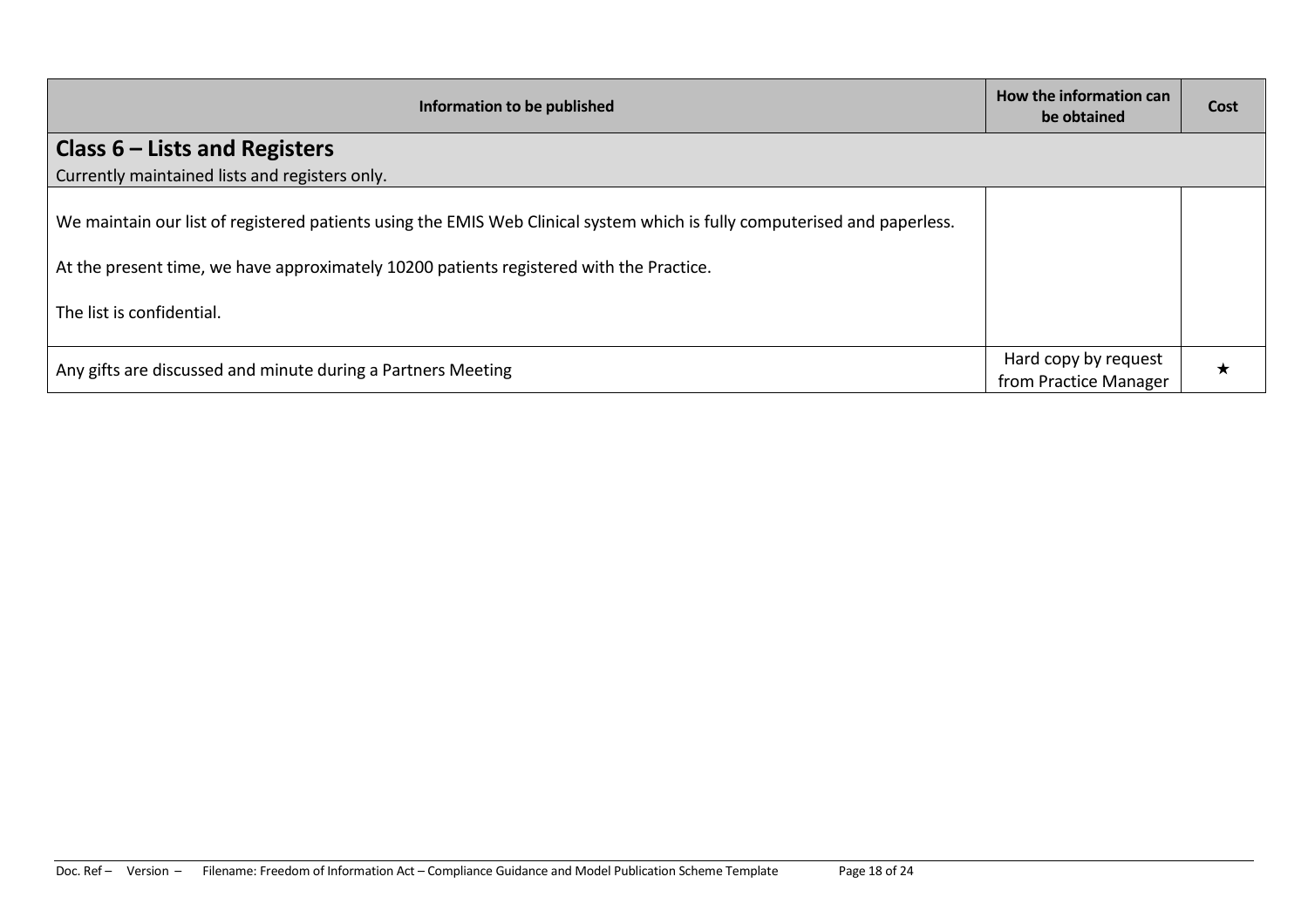| Class $7$ – The services we offer<br>(Information about the services offered, including leaflets, guidance and newsletters produced for the public) - Current information only.<br>The services we provide in accordance with the Personal Medical Services contract held with NHS England include the<br>following: |
|----------------------------------------------------------------------------------------------------------------------------------------------------------------------------------------------------------------------------------------------------------------------------------------------------------------------|
|                                                                                                                                                                                                                                                                                                                      |
|                                                                                                                                                                                                                                                                                                                      |
|                                                                                                                                                                                                                                                                                                                      |
|                                                                                                                                                                                                                                                                                                                      |
| A full range of General Medical Services                                                                                                                                                                                                                                                                             |
| Ante-natal Care<br>$\bullet$                                                                                                                                                                                                                                                                                         |
| <b>Baby Clinic &amp; Immunisation</b><br>$\bullet$                                                                                                                                                                                                                                                                   |
| <b>Cervical Cytology</b><br>$\bullet$                                                                                                                                                                                                                                                                                |
| Child health surveillance<br>$\bullet$                                                                                                                                                                                                                                                                               |
| Childhood developmental checks, vaccinations and immunisations<br>$\bullet$                                                                                                                                                                                                                                          |
| Contraceptive services<br>$\bullet$                                                                                                                                                                                                                                                                                  |
| Cryotherapy<br>$\bullet$                                                                                                                                                                                                                                                                                             |
| Disease management services including Asthma, Diabetes, Hypertension, Coronary Heart Disease and Chronic<br>$\bullet$                                                                                                                                                                                                |
| <b>Obstructive Pulmonary Disease</b>                                                                                                                                                                                                                                                                                 |
| <b>Dressings</b><br>$\bullet$                                                                                                                                                                                                                                                                                        |
| <b>Ear Syringing</b><br>$\bullet$<br>Practice leaflet and                                                                                                                                                                                                                                                            |
| <b>Flu Clinics</b><br>Free<br>$\bullet$<br>website.                                                                                                                                                                                                                                                                  |
| Health promotion services for young people and adults of all ages (Well man / Well woman)<br>$\bullet$                                                                                                                                                                                                               |
| Immunisations<br>$\bullet$                                                                                                                                                                                                                                                                                           |
| Joint Injections<br>$\bullet$                                                                                                                                                                                                                                                                                        |
| <b>Maternity Medical Services</b><br>$\bullet$                                                                                                                                                                                                                                                                       |
| Minor surgery services<br>$\bullet$                                                                                                                                                                                                                                                                                  |
| New patient consultations<br>$\bullet$                                                                                                                                                                                                                                                                               |
| Phlebotomy<br>$\bullet$                                                                                                                                                                                                                                                                                              |
| <b>Removal of Stitches</b><br>$\bullet$                                                                                                                                                                                                                                                                              |
| <b>Smoking Cessation Service</b><br>$\bullet$                                                                                                                                                                                                                                                                        |
| Travel and other immunisations                                                                                                                                                                                                                                                                                       |
|                                                                                                                                                                                                                                                                                                                      |
|                                                                                                                                                                                                                                                                                                                      |
|                                                                                                                                                                                                                                                                                                                      |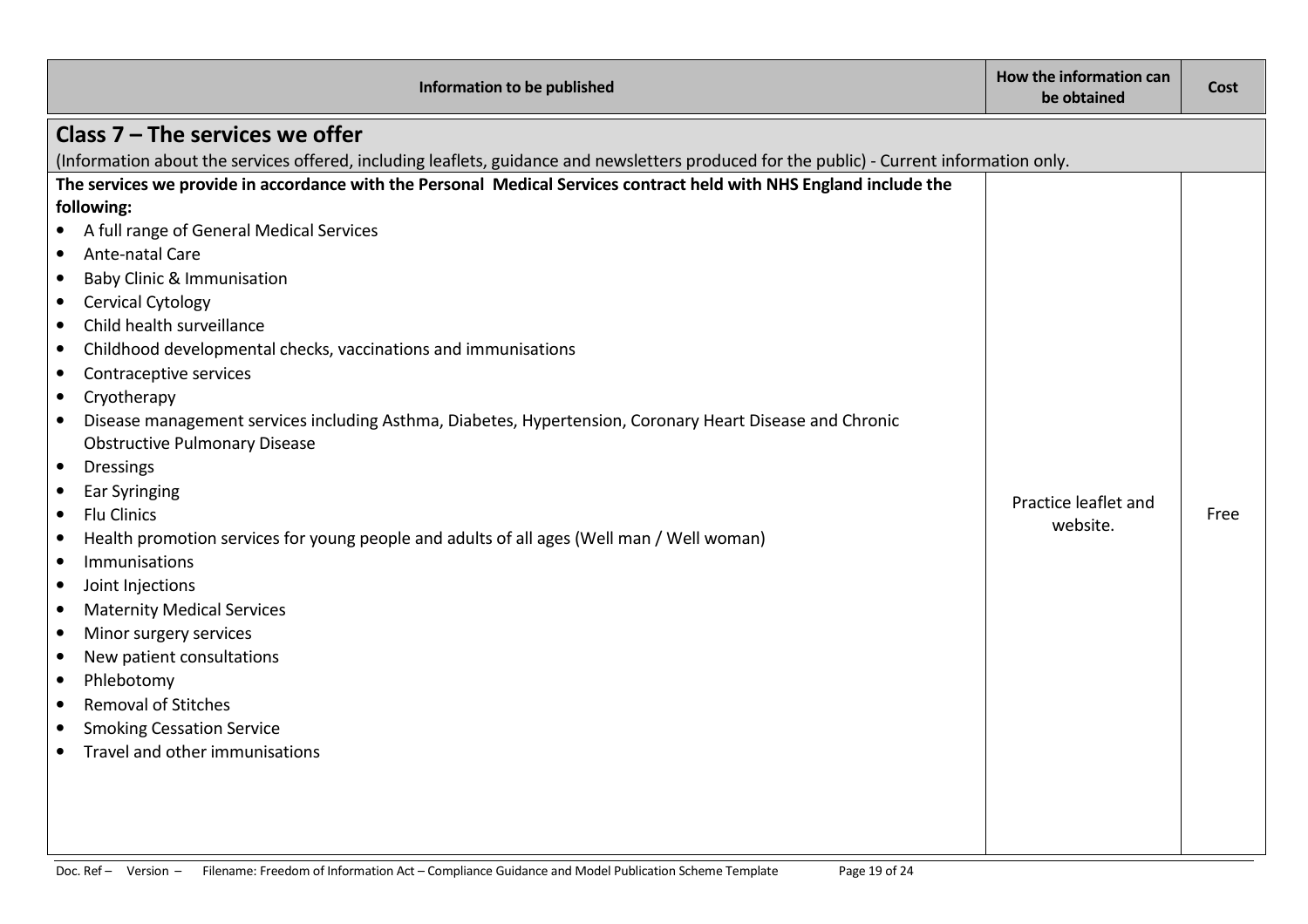| <b>Enhanced Services</b>                                                                                                                                                                                                                                                 |                                                 |      |
|--------------------------------------------------------------------------------------------------------------------------------------------------------------------------------------------------------------------------------------------------------------------------|-------------------------------------------------|------|
| These are NHS services not provided through Essential or Additional services and include more specialised services<br>undertaken by GPs or nurses with special interests and allied health professionals and other services at the primary-<br>secondary care interface. |                                                 |      |
| They may also include services addressing specific local health needs or requirements, and innovative services that are<br>being piloted and evaluated.                                                                                                                  |                                                 |      |
| We provide the following enhanced services:                                                                                                                                                                                                                              | Hard copies by request<br>from Practice Manager | Free |
| Fitting of contraceptive coils and implants                                                                                                                                                                                                                              |                                                 |      |
| Learning Disabilities<br>٠                                                                                                                                                                                                                                               |                                                 |      |
| MMR Catch-up Campaign<br>$\bullet$                                                                                                                                                                                                                                       |                                                 |      |
| Shingles vaccination programme                                                                                                                                                                                                                                           |                                                 |      |
| Dementia diagnosis and support                                                                                                                                                                                                                                           |                                                 |      |
| Microsuction<br>$\bullet$                                                                                                                                                                                                                                                |                                                 |      |
| Patient Reference Group<br>$\bullet$                                                                                                                                                                                                                                     |                                                 |      |
| <b>NHS Health Checks</b>                                                                                                                                                                                                                                                 |                                                 |      |
| Seasonal Flu vaccination programme                                                                                                                                                                                                                                       |                                                 |      |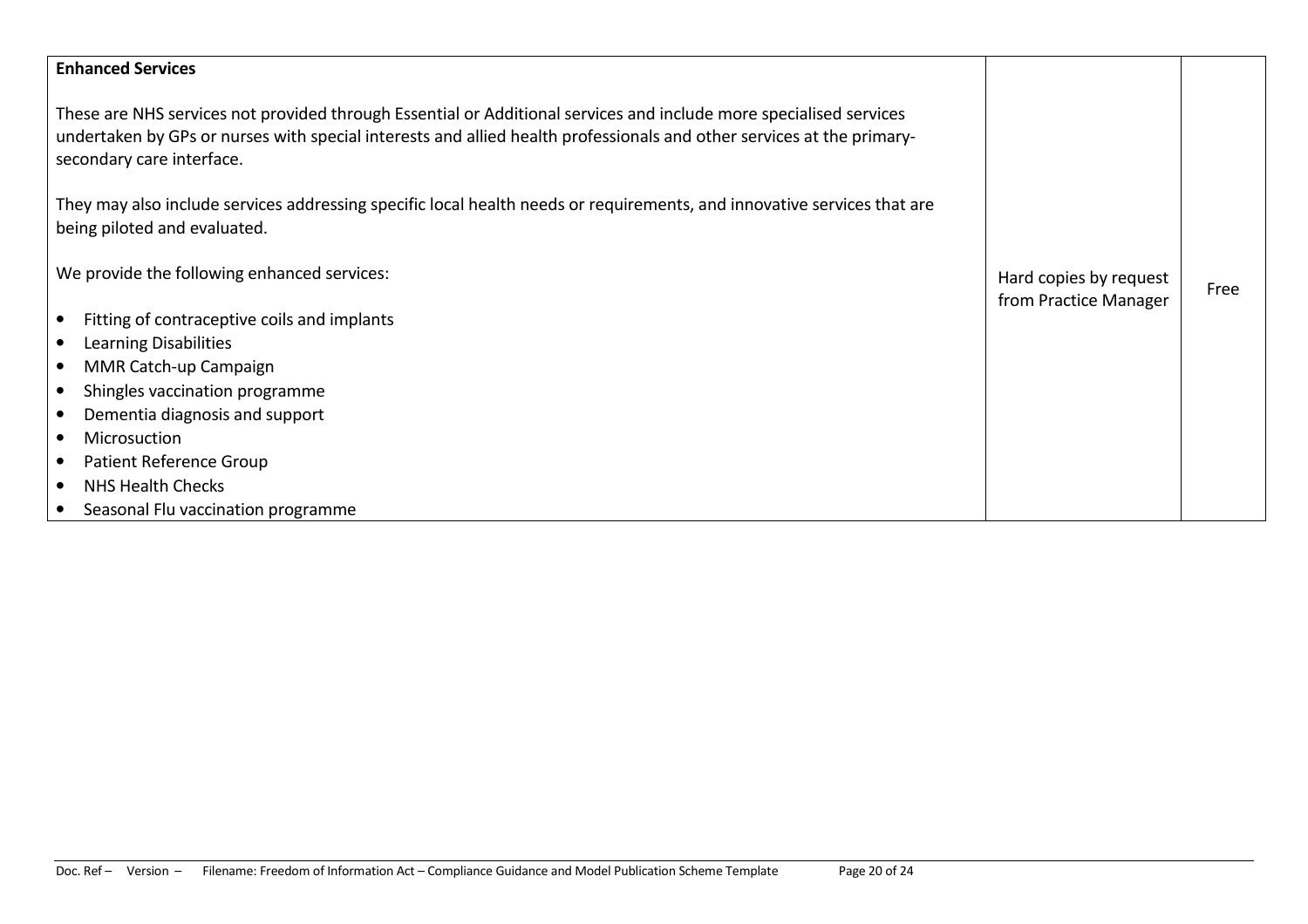| The following services involve information sharing with other agencies:                                                    |                        |      |
|----------------------------------------------------------------------------------------------------------------------------|------------------------|------|
| Child protection,<br>$\bullet$                                                                                             |                        |      |
| General nursing,<br>$\bullet$                                                                                              |                        |      |
| Mental health,<br>$\bullet$                                                                                                | Hard copies by request |      |
| Referral to Hospitals,<br>$\bullet$                                                                                        | from Practice Manager  | Free |
| Social services,                                                                                                           |                        |      |
| Transport.                                                                                                                 |                        |      |
|                                                                                                                            |                        |      |
| Charges for services made by the Practice                                                                                  |                        |      |
| No charge is made for all the services we provide under contract to the NHS.                                               |                        |      |
|                                                                                                                            |                        |      |
| For the services we provide which are outside our contract to the NHS, there is a charge, which we keep in line with those |                        |      |
| recommended by the British Medical Association (BMA).                                                                      |                        |      |
|                                                                                                                            |                        |      |
| Examples of non-NHS services for which GPs can charge their NHS patients are:                                              |                        |      |
| Certain travel vaccinations                                                                                                | Practice Website;      |      |
| Private medical insurance reports<br>$\bullet$                                                                             | Hard copy available on |      |
| Holiday cancellation claim forms<br>$\bullet$                                                                              | request from Reception | Free |
| Referral for private care forms<br>$\bullet$                                                                               |                        |      |
| Letters requested by, or on behalf of, the patient                                                                         |                        |      |
|                                                                                                                            |                        |      |
| Examples of non-NHS services for which GPs can charge other institutions are:                                              |                        |      |
| Medical reports for an insurance company                                                                                   |                        |      |
| Some reports for the DSS/Benefits Agency                                                                                   |                        |      |
| We produce and publish a list of these Services and their associated charges.                                              |                        |      |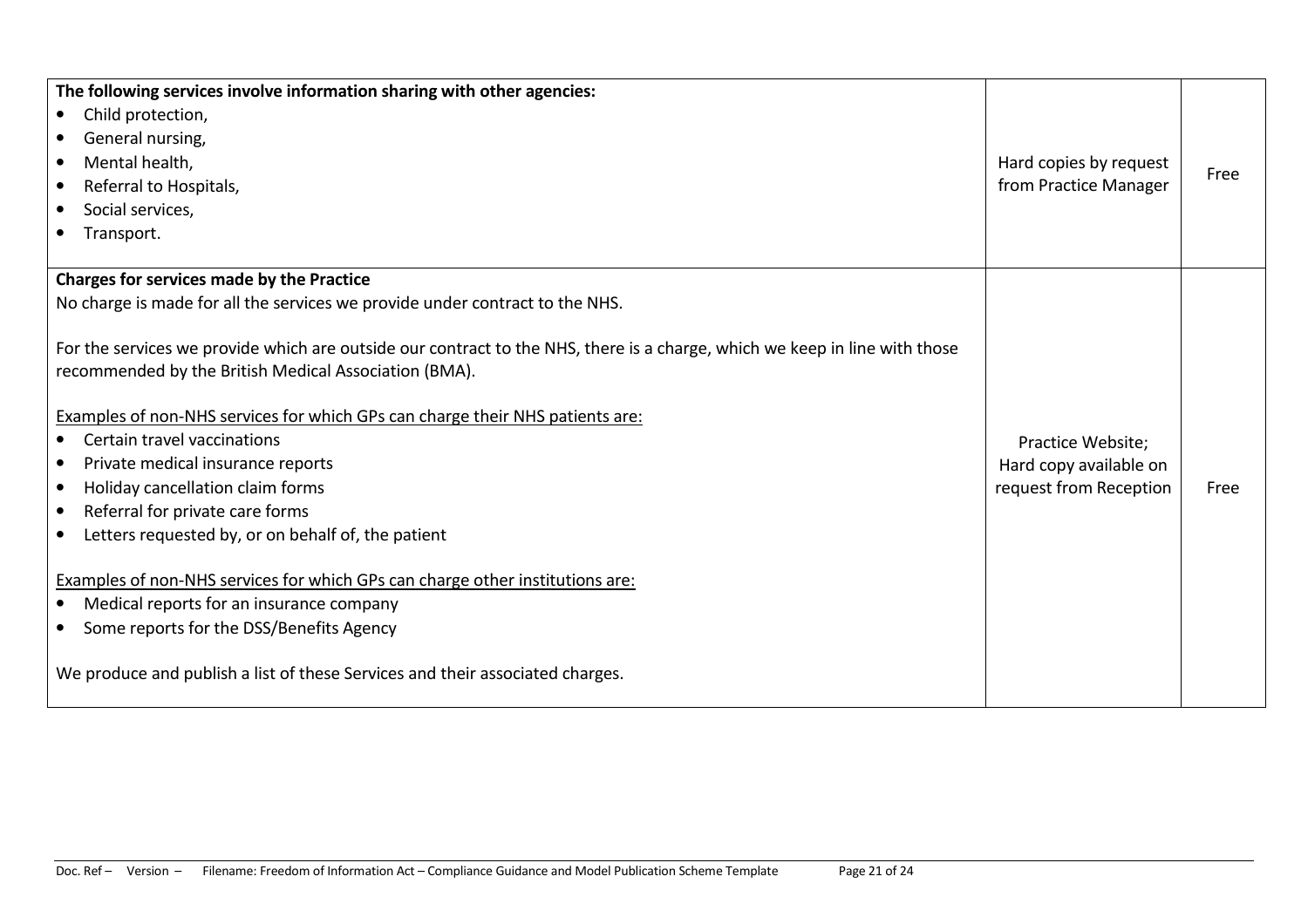## Information Leaflets:

- Practice Brochure
- $\bullet$ Practice Newsletter
- Patient Participation Group Report
- Carer's Referral form

| In addition to the above, the Practice offers a range of information about a variety of issues and a considerable number of $ $               |  |
|-----------------------------------------------------------------------------------------------------------------------------------------------|--|
| $\vert$ minor illnesses via the Practice website, where you can also find a list of Useful Contacts and links to other health-related $\vert$ |  |
| websites.                                                                                                                                     |  |
|                                                                                                                                               |  |

Practice Website;

Practice website,<br>On our Reception Desk;

| <b>Out of Hours Arrangements</b><br>When the Practice is closed 'Out of Hours Care' for urgent medical services is provided by an 'Out of Hours' service arranged<br>by the local Clinical Commissioning Group/NHS 111. | Practice Website;       |      |
|-------------------------------------------------------------------------------------------------------------------------------------------------------------------------------------------------------------------------|-------------------------|------|
| The 'Out of Hours' centre is based at Chase Hospital, Bordon                                                                                                                                                            | <b>Practice Leaflet</b> | Free |
| The practice is served by 5 District General Hospitals who have A&E departments for accident and emergencies.                                                                                                           |                         |      |